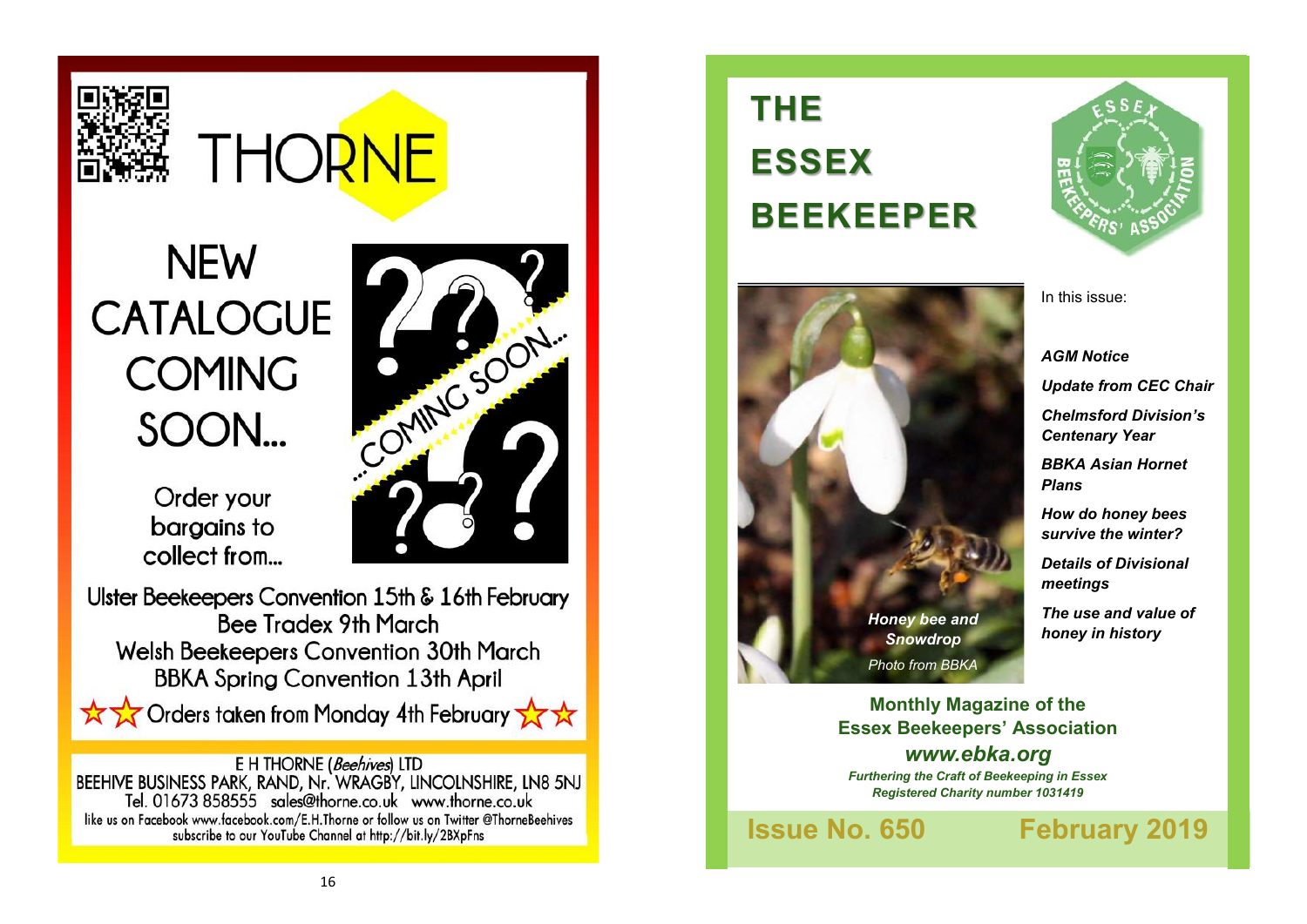# **Divisional Meetings around the County**

# **Meetings in February 2019**

| 1 Feb              | Friday<br>7.00pm            | <b>Saffron</b><br>Walden      | Divisional AGM & Annual Dinner. Great<br>Dunmow Day Centre, CM6 1EQ                                                                |
|--------------------|-----------------------------|-------------------------------|------------------------------------------------------------------------------------------------------------------------------------|
| 7 Feb              | <b>Thursday</b><br>8.00pm   | <b>Romford</b>                | <b>Exotic</b><br>David<br><b>Bee</b><br><b>Diseases</b><br>&<br>Pests.<br>Rudland. Chadwick Hall, Main Road, Gidea<br>Park RM2 5EL |
| 7 Feb              | <b>Thursday</b><br>8.00pm   | <b>Harlow</b>                 | tbc                                                                                                                                |
| 18 Feb             | <b>Monday</b><br>7.30pm     | Chelmsford tbc                |                                                                                                                                    |
| 20 Feb             | Wed<br>7.30pm               | Dengie 100<br>& Maldon        | AGM & Bees and the Law - Chad Colby-<br>Blake. The Oakhouse, High Street, Maldon                                                   |
| 21 Feb             | Thursday<br>7.30pm          | <b>Epping</b><br>Forest       | Looking Ahead - Practical Planning for the<br>Season. Chingford Horticultural Hall E4 6PE                                          |
| 27 Feb             | Wed<br>7.30pm               | <b>Southend</b>               | Spring Preparation - Chad Colby-Blake. WI<br>Hall, Bellingham lane, Rayleigh.                                                      |
| 28 Feb             | Thursday<br>7.30pm          | <b>Saffron</b><br>Walden      | Foulbrood, Apiary Hygiene & the role of the<br>NBU - Jonathon Baynes APHA Bee Inspector.<br>Radwinter Village Hall CB10 2SN        |
|                    |                             | <b>Meetings in March 2019</b> |                                                                                                                                    |
| 7 March            | <b>Thursday</b><br>8.00pm   | Romford                       | From Beekeeper to Bee Farmer - Michael<br>Coe. Chadwick Hall, Main Road, Gidea Park<br>RM <sub>2</sub> 5EL                         |
| 20<br><b>March</b> | Wed<br>7.30pm               | Dengie 100<br>& Maldon        | Black Bee initiative. Kevin Thorne.<br>The Oak-<br>house, High Street, Maldon                                                      |
| 21<br><b>March</b> | Thursday<br>7.30pm          | <b>Saffron</b><br>Walden      | Hornet trap<br>Asian<br>making<br>practical<br>Thaxted Day Centre CM6 2RL                                                          |
| 24<br>March        | <b>Sunday</b><br>$10 - 3pm$ | <b>Epping</b><br>Forest       | Asian Hornet Special - Andrew Durham<br>(Cambridge BKA) and Bob Hogge (Jersey<br>BKA). Copped Hall CM16 5HS.                       |
| 27<br><b>March</b> | Wed<br>7.30pm               | <b>Southend</b>               | <b>Introduction of Queens - Clive deBruyn. WI</b><br>Hall, Bellingham lane, Rayleigh.                                              |
| 29<br>March        | Friday<br>8.00pm            | <b>Braintree</b>              | Agraian - the Natural Choice.<br>Mike Able.<br>Ethical pest control. White Notley Village Hall                                     |

# **WHO'S WHO & HOW TO CONTACT THEM**

| <b>EBKA Trustees:</b>                                                                                                                                                                               | <b>President of EBKA</b>                                                                                                                                                                                                                                    | Pat Allen Hon CLM                                   |                                                                                                                         |                                                       |  |  |  |  |
|-----------------------------------------------------------------------------------------------------------------------------------------------------------------------------------------------------|-------------------------------------------------------------------------------------------------------------------------------------------------------------------------------------------------------------------------------------------------------------|-----------------------------------------------------|-------------------------------------------------------------------------------------------------------------------------|-------------------------------------------------------|--|--|--|--|
| Jane Ridler                                                                                                                                                                                         | <b>Chair of CEC:</b>                                                                                                                                                                                                                                        |                                                     | email: jane.ridler@uwclub.net tel. 01799 218 023                                                                        |                                                       |  |  |  |  |
| <b>Tony Rand</b>                                                                                                                                                                                    | Gen. Secretary:                                                                                                                                                                                                                                             |                                                     | email: tony@agewhatage.com                                                                                              |                                                       |  |  |  |  |
| <b>Richard Ridler</b>                                                                                                                                                                               | <b>County Treasurer</b>                                                                                                                                                                                                                                     | email: richard.ridler@uwclub.net tel: 01799 218 023 |                                                                                                                         |                                                       |  |  |  |  |
| <b>Stuart Mitson</b><br><b>Jan Tutton</b><br><b>Tony Rand</b><br><b>Kate Tuerena</b><br><b>Don McHale</b><br><b>Nick Holmes</b><br><b>Paul Wiltshire</b><br>Vanessa Wilkinson<br><b>Vernon Amor</b> | stuart.mitson@btinternet.com<br>cec@chelmsfordbeekeeper.com<br>tony@agewhatage.com<br>trustee@maldonbeekeepers.org.uk<br>donaldmchale@gmail.com<br>www.cight@gmail.com<br>paul.g.wiltshire@btinternet.com<br>vwilkinson27@hotmail.com<br>blueboys21@aol.com |                                                     | <b>Braintree</b><br>Chelmsford<br>Colchester<br><b>Epping Forest</b><br>Harlow<br>Romford<br>Saffron Walden<br>Southend | Dengie Hundred & Maldon                               |  |  |  |  |
| <b>Divisional Contacts:</b>                                                                                                                                                                         |                                                                                                                                                                                                                                                             |                                                     |                                                                                                                         |                                                       |  |  |  |  |
| Jan French<br><b>Braintree:</b><br>Colchester: Morag Chase 01206 522 576<br>Harlow:<br><b>Nick Holmes</b><br>Saffron Walden: Vanessa Wilkinson 01799 542 337<br>Southend:                           | 07725 166 609<br>07730 735 752<br>Pat Holden 01702 477 592                                                                                                                                                                                                  | Chelmsford:<br>Romford:                             | <b>D.H. &amp; Maldon: Carlie Mayes 07979 862 952</b><br>Epping Forest: Robin Harman 07971 237 312                       | James Curtis 07940 757 831<br>Pat Allen 01708 220 897 |  |  |  |  |
| <b>EBKA Education Secretary:</b><br><b>Jane Ridler</b><br>Old Barn House, 36 Walden Road,<br>Sewards End, Saffron Walden, Essex CB10 2LF                                                            |                                                                                                                                                                                                                                                             |                                                     |                                                                                                                         |                                                       |  |  |  |  |
|                                                                                                                                                                                                     |                                                                                                                                                                                                                                                             | 01799 218 023                                       |                                                                                                                         | jane.ridler@uwclub.net                                |  |  |  |  |
| <b>EBKA Examinations Secretary:</b>                                                                                                                                                                 | <b>Pat Allen</b>                                                                                                                                                                                                                                            |                                                     | 8 Franks Cottages, St Mary's Lane,                                                                                      |                                                       |  |  |  |  |
| The Essex Beekeeper Magazine:                                                                                                                                                                       |                                                                                                                                                                                                                                                             |                                                     |                                                                                                                         |                                                       |  |  |  |  |
| Editor:<br>Advertising:<br><b>Mailing Secretary:</b><br>Web site:                                                                                                                                   | David Smye<br>Jean Smye<br><b>Michael Elliott</b><br>Printed by Streamset, 12 Rose Way, Purdeys Industrial Estate, Rochford, Essex SS4 1LY<br><b>Nick Holmes</b>                                                                                            | email: jsmye@sky.com                                | email: dsmye@lineone.net_tel. 07710 197 078<br>email: michaelelliott55@sky.com<br>email: webmaster@essexbeekeepers.com  |                                                       |  |  |  |  |
| <u>Regional Bee Inspectors for EBKA Region:</u>                                                                                                                                                     |                                                                                                                                                                                                                                                             |                                                     |                                                                                                                         |                                                       |  |  |  |  |
| Epping Forest and Romford Divisions (excluding Brentwood):<br>Peter Folge<br>All other Divisions:                                                                                                   | peter.folge@apha.gsi.gov.uk<br>Keith Morgan keith morgan@apha.gsi.gov.uk                                                                                                                                                                                    |                                                     | tel. 07775 119 433<br>tel. 01485 520 838 or 07919 004 215                                                               |                                                       |  |  |  |  |
|                                                                                                                                                                                                     |                                                                                                                                                                                                                                                             |                                                     |                                                                                                                         |                                                       |  |  |  |  |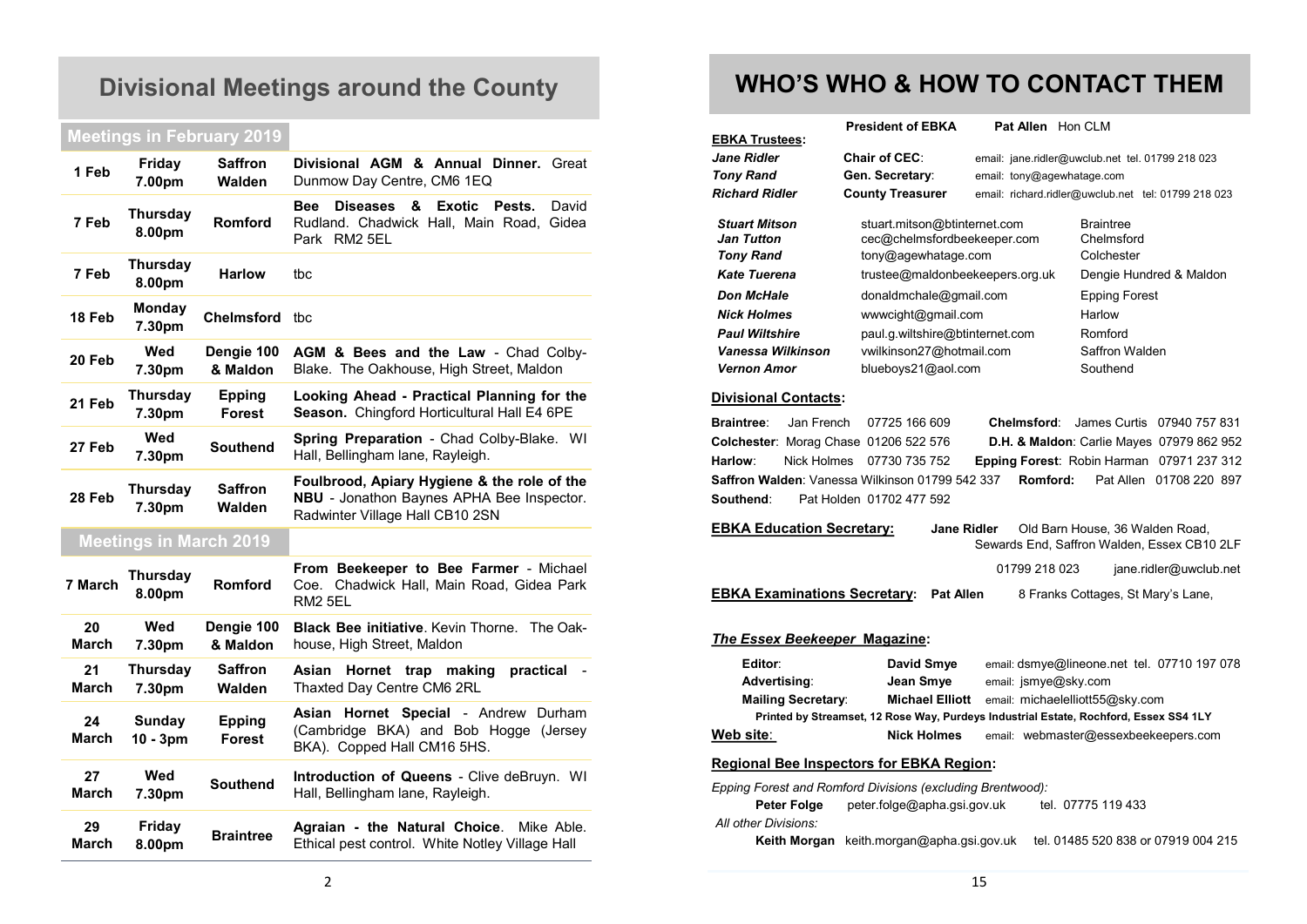# **How do honey bees survive the winter?**

### **Dr Fred Ayres - Lune Valley Community Beekeepers - via** *ebees*

Insects generally survive sub-zero environmental temperatures by evolving one of two strategies. Some are freeze tolerant, meaning that they can survive the freezing of their body fluids. In contrast, those species that die if frozen must evolve seasonal adaptations that prevent freezing of their body fluids in winter, such as various antifreezes that make them freeze avoiding.

However, honey bees are neither freeze tolerant nor freeze avoiding. They die of hypothermia if their body temperatures are lowered to approximately 7 degrees C. In fact, they are endotherms.

Like humans and other mammals, they control their body temperatures by producing internal heat, mainly by shivering their flight muscles. In addition, they huddle together into a large mass that conserves the heat produced by the individual bees. Individuals within the cluster move in and out between the centre and the outside edge of the cluster. This combination of endothermy and clustering keeps their body temperatures well above freezing right through the winter.

In one experiment, when the air temperature around the cluster was kept at

*This infra-red photo shows the temperature of the cluster being much higher than the internal hive temperature*



5 degrees C, bees at the centre of the cluster had body temperatures of 35 degrees C and temperatures of individuals on the outside edge were approx 19 degrees C. The centre of the cluster generally stays between 30 and 35 degrees C.

 However, one very serious problem for maintaining endothermy at low temperatures is that it becomes very energetically costly, requiring large amounts of food, which is one of the main reasons why so many colonies fail to over-winter.

**Notice of the 139th Annual General Meeting of the Essex Beekeepers' Association (EBKA) to be held at 2pm on Saturday 16th March 2019 at Writtle University College Lordship Lane, Writtle CM1 3RP**

The agenda for the meeting will be included in the March edition of *The Essex Beekeeper* and will be on the EBKA website from the end of February.

As well as conducting the usual essential business there will be a post meeting talk by Clive de Bruyn on '*Important things beekeepers have taught me'*.

> Tony Rand General Secretary EBKA

## **30lb Honey Buckets for Sale £2.00 each**



**Telephone: 01279 730228 E.Mail: tylersbees@hotmail.co.uk Location: Hatfield Heath, Essex** 

**Articles appearing in** *The Essex Beekeeper* **are not necessarily the views either of the Editor or the Essex Beekeepers' Association**

**To ensure inclusion within the diary of county-wide events would Divisions provide the editor with details of local meetings by the 4th of the previous month.**

**David Smye - dsmye@lineone.net**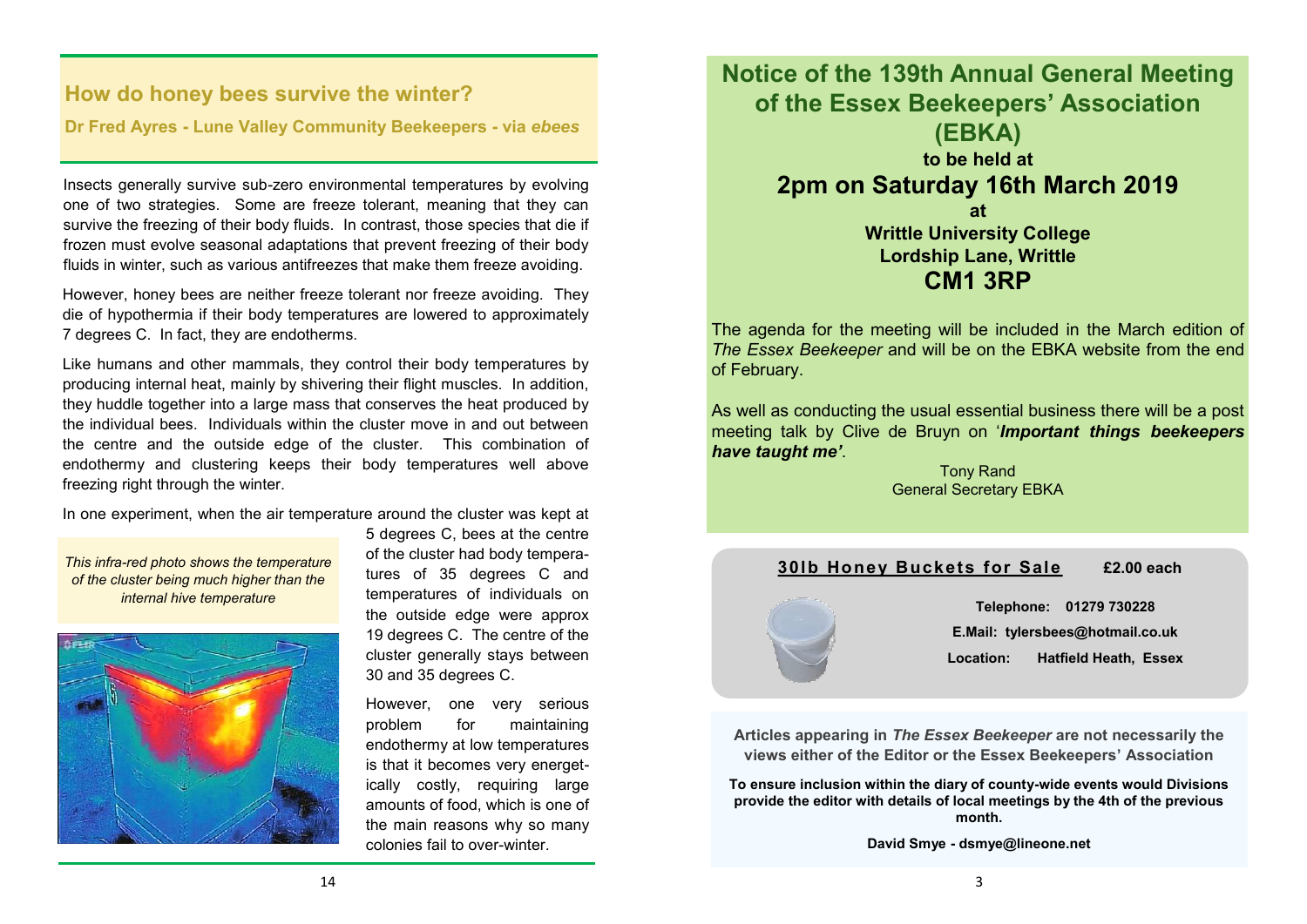

# Update from the CEC Chair

Jane Ridler

Many of you probably know already that I have recently succeeded Ian Nichols as Chair of the CEC. I've been around EBKA some time - I've been Chair at Saffron Walden Division and both Exams and Education Secretary on CEC. As a Master Beekeeper, some will know me as a BBKA examiner!

2018 was a difficult year at the CEC and there have been changes not only of the Chair, but also of the County Treasurer and General Secretary, including a period over the spring and summer without a secretary.

I'd like to keep everyone more informed about the CEC in the life of Essex members as well as promoting more transfer of information between the CEC and the Divisions and between the Divisions. I have had the pleasure of visiting Chelmsford, Epping Forest and Maldon during my first 3 weeks of being CEC Chair – thank you very much for your hospitality! - and look forward to some more visits around the Divisions. I'm finding out more about what the Divisions want out of the CEC and about how we can all share the best aspects of all the diverse events and aims. I urge Divisional committees to generate creative ideas that their county rep (trustee) can put forward to be discussed at CEC meetings.

I'll be writing a bimonthly review in the *Essex Beekeeper* magazine reviewing briefly the issues raised at CEC meetings and recent happenings in the Divisions from their Trustee's reports. These reports and CEC Minutes will also be on the website promptly in the Members area (please ask your secretary for the password) if you

#### **During a NBU response. (this will be led by Bee Inspectors)**

- If the Asian Hornet is from Europe and there is no risk that it is from a local nest - then nothing further will happen.
- If flying Asian hornets are seen then a contingency response will be initiated and the local association contacted. Alerts will be sent out from BeeBase across the county to increase awareness.

The BBKA are asking all Area Associations to supply contact details for their Area Coordinator to the BBKA office. These people will be the main point of contact and be asked to disseminate information to their local branches/associations and members. The BBKA will be sending out more information about any appropriate training and information that may be useful to limit the impact of Asian Hornets.



*A date for your diary* -

# **Friday 16 August 2019 - WORLD HONEY BEE DAY**.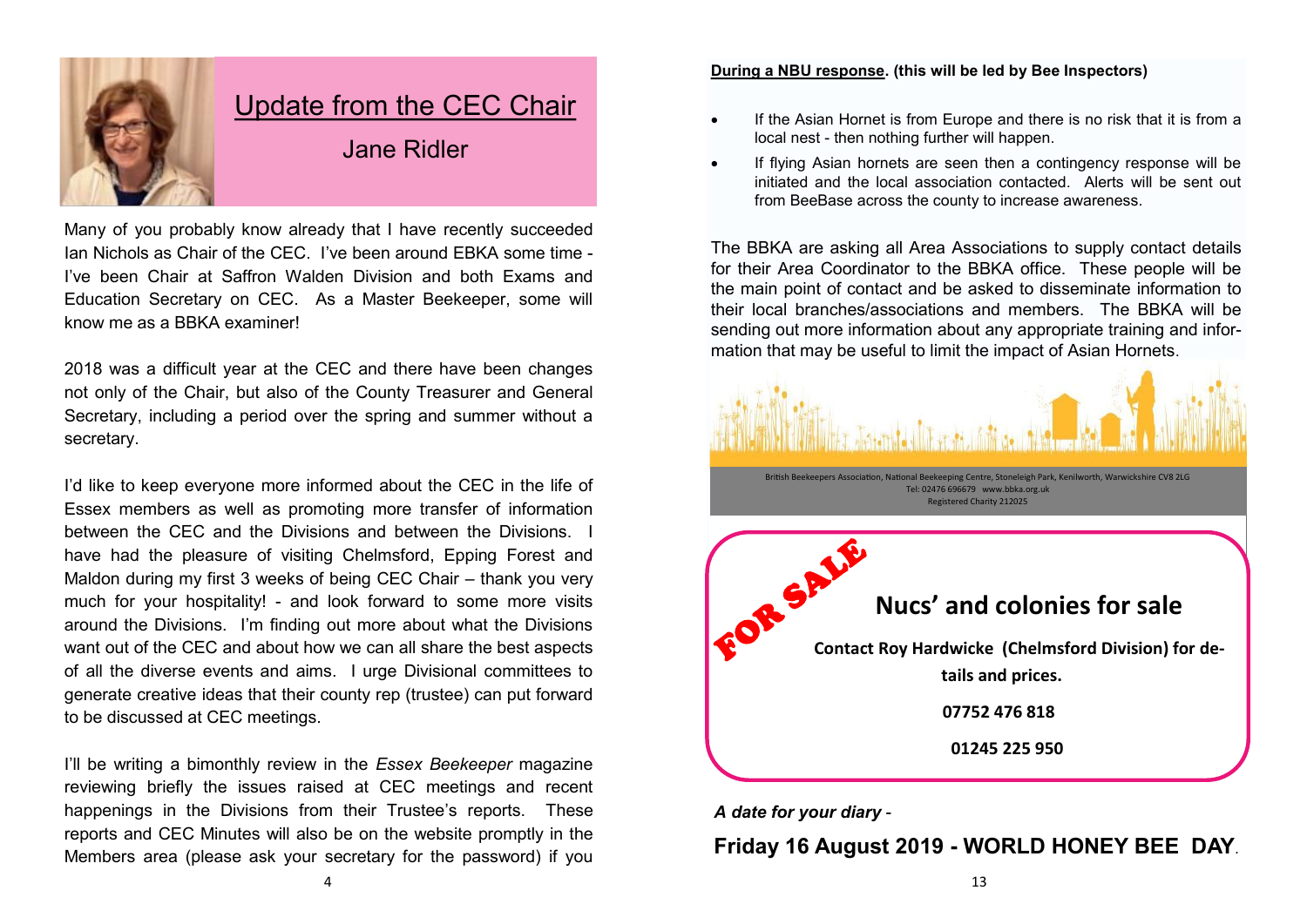**All Asian hornet sightings or nests should be reported** (with a photograph or video) through the alertnonnative@ceh.ac.uk email address or the [Asian Hornet](https://play.google.com/store/apps/details?id=uk.ac.ceh.hornets) [Watch](https://play.google.com/store/apps/details?id=uk.ac.ceh.hornets) [ap](https://play.google.com/store/apps/details?id=uk.ac.ceh.hornets)p.

#### **Monitoring and Trapping.**

- Monitoring traps can be used in the spring or late summer especially around risk points such as ports or areas where nests have occurred previously. A [fact](http://www.nationalbeeunit.com/downloadDocument.cfm?id=1056) [sheet](http://www.nationalbeeunit.com/downloadDocument.cfm?id=1056) [a](http://www.nationalbeeunit.com/downloadDocument.cfm?id=1056)nd [YouTube video](https://www.youtube.com/watch?v=CR6MUekAjMo) [o](https://www.youtube.com/watch?v=CR6MUekAjMo)n how to make an Asian hornet monitoring trap are available from the [Asian hornet pages of](http://www.nationalbeeunit.com/index.cfm?sectionid=117)  [BeeBase.](http://www.nationalbeeunit.com/index.cfm?sectionid=117)
- It would be very helpful if all beekeepers who use monitoring traps were encouraged to record their use on BeeBase by editing their apiary records, how to do this is described on page 9 of [Beekeeper Pag](https://secure.fera.defra.gov.uk/beebase/downloadNews.cfm?id=161)[es FAQ.](https://secure.fera.defra.gov.uk/beebase/downloadNews.cfm?id=161)
- **It is illegal to trap and release an alien species. This means it is illegal to trap and release an Asian Hornet**.

#### **Insurance Issues**

The insurance cover that is provided is excellent and covers all that Beekeepers do in the normal process of beekeeping including swarm collecting.

Beekeepers are insured for beekeeping activities including swarm collections **BUT** they are **NOT** insured if trespassing or entering areas without the landowners permission

They are **NOT** insured if involved in **trapping and releasing** Asian Hornets as this is an illegal activity, Asian Hornets are an invasive species and sightings must be reported.

Members of the public have **NO** insurance through the BBKA unless participating in Beekeeping activities with BBKA members.

Beekeepers involved in tracking hornets or searching for hornet nests in order to protect their bees are **not insured** if climbing ladders, trees or scaling buildings above the height specified in their BBKA policy concerning swarm collection. Beekeepers should only be involved in tracking activities directed by the NBU and will **not** be insured if they are practically involved in Asian Hornet nest destruction, this will be undertaken by specialist Pest Controllers appointed by the NBU.

wish for more detail. But this month I want to say more about the CEC and EBKA in general before the County AGM coming up on  $16<sup>th</sup>$ March.

### **The Structure of EBKA**

Newer members may not be sure of the structure of our Association. EBKA is the registered charity, but our nine divisions run semiautonomously. That is all to the good, beekeeping being an occupation which happens locally - and Essex is a big county! As such we need a central committee, the CEC, which is answerable to the Charities Commission. The nine trustees elected by the Divisions have responsibility and power to make decisions on behalf of the whole Association. The Chair, General Secretary and County Treasurer are also trustees.

The other (non-voting) members of the CEC have organisational and administrative roles which offer county level services. This improves the beekeeping experience in our county that cannot easily be achieved in smaller groups, for example, County Honey Show, the examinations offered by the BBKA and training and education at higher levels than for beginners. All the roles are voluntary and on the whole not too onerous, but important.

We are now looking for volunteers to sit on the CEC committee in various roles, starting from the EBKA AGM on Saturday 16<sup>th</sup> March at Writtle University. We are short of several important representatives.

We need the following :

**BBKA ADM Representative**, who takes ideas and voting choices from Essex to the BBKA Annual Delegates Meeting (i.e. the 'AGM'), possibly someone who likes to make a point at meetings?!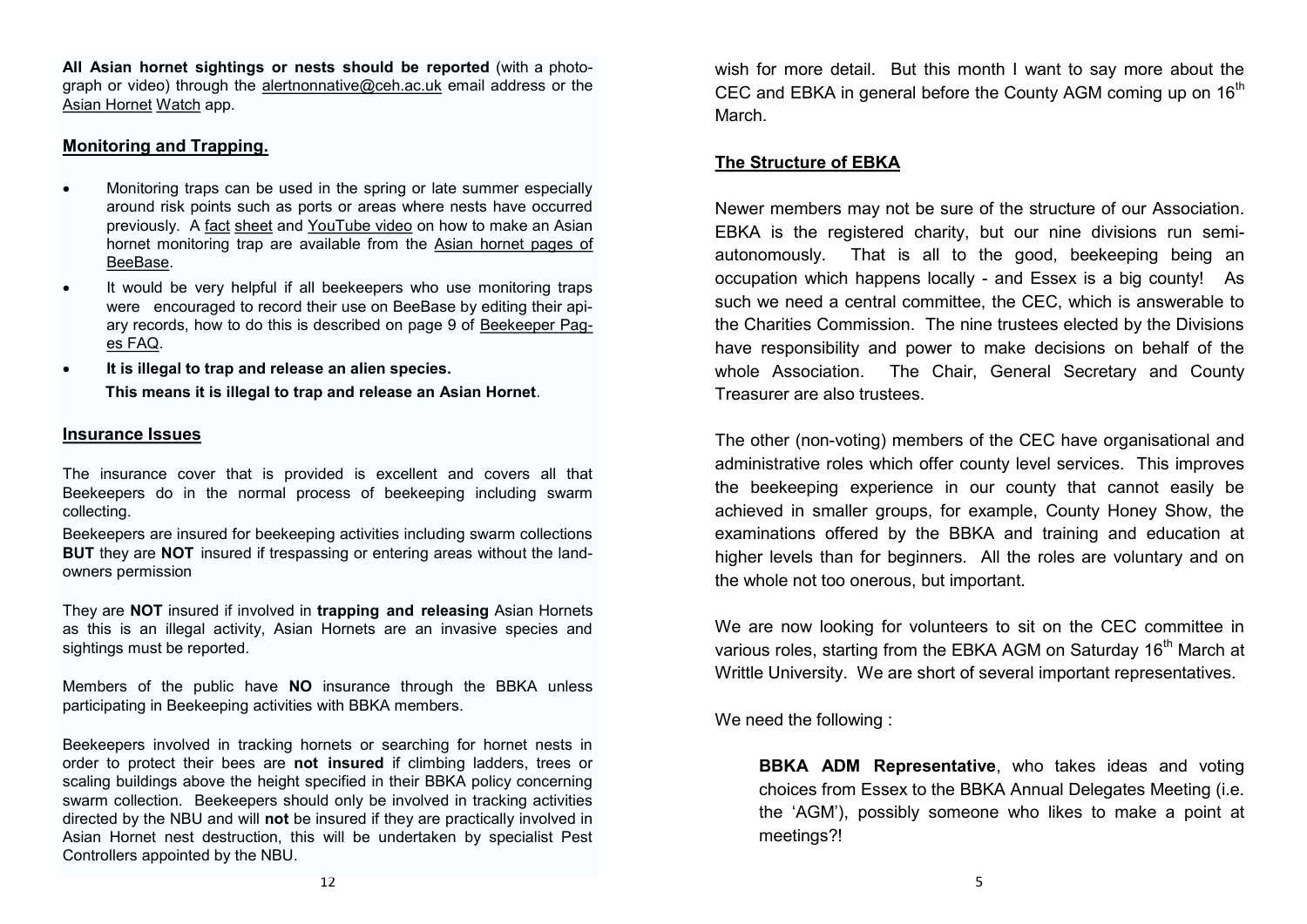**Examinations Secretary**, who receives applications and organises BBKA exams, ideally someone who is personally familiar with some of the exams;

**Education Secretary**, perhaps an experienced beekeeper who has some of the BBKA qualifications, or someone who can organise educational events;

*Essex Beekeeper* **Editor,** needs good computer skills and preferably some publishing background;

and most importantly,

**County Treasurer,** suitable financial skills necessary,

For all of these - are you that person? Please contact incumbents, (contact details on page 15) or me for more details - or if you know someone suitable.

#### *Please think about it hard and see you at the AGM!*



#### **PETER DALBY - PEBADALE APIARIES**

For all your beekeeping and apitherapy supplies **Large Stock held - all year round** *Competitive prices; any item not stocked to special order* **37 Cecil Road, Cheshunt, Hertfordshire EN8 8TN Tel: 01992 622645 Email: pebadalebees@btinternet.com Open Mon - Sat** Telephone before calling **(any reasonable time) CLOSED SUNDAY Agent for E H Thorne and Northern Bee Books**



GM 2019/2 – to all AA Secretaries 04/01/2019

## **The Role of BBKA Associations and Beekeepers concerning Asian Hornets**

Each Branch or Association will be asked to set up a team that can assist with local requests for help in identifying Asian Hornets. It is vital that all Beekeepers can identify Asian Hornets.

The ID sheet and poster can be downloaded from the [Asian hornet pages of](http://www.nationalbeeunit.com/index.cfm?sectionid=117)  [BeeBase](http://www.nationalbeeunit.com/index.cfm?sectionid=117) [or](http://www.nationalbeeunit.com/index.cfm?sectionid=117) ordered from the NBU office (nbu@apha.gsi.gov.uk).

Each team should be organised with contact numbers and a team leader who can be contacted by an Area Association Co Ordinator. (This will facilitate easier dissemination of information)

Associations should encourage their members to register on BeeBase and to ensure that their contact and apiary details are up to date. If an email address is included this will ensure individuals can receive alerts from the NBU when Asian Hornets are sighted in their area

The BBKA will set up a system similar to that used for reporting swarms. This will allow the public to search for a local association (secretary or AHAT [Asian Hornet Action Team] leader) to arrange assistance with the identification of suspect Asian hornet sightings or leads. Team members from local/area Associations can follow up leads on invite/request from members of the public and aid them with identification and obtaining a specimen and photograph. These should be sent in through the alertnonnative@ceh.ac.uk email address or the [Asian Hornet Watch](https://play.google.com/store/apps/details?id=uk.ac.ceh.hornets) [a](https://play.google.com/store/apps/details?id=uk.ac.ceh.hornets)pp.

All beekeepers should be encouraged to keep an eye out for Asian hornets in their apiaries catching bees or on flowering plants feeding on nectar or other insects. In the winter months nests in deciduous trees may become visible.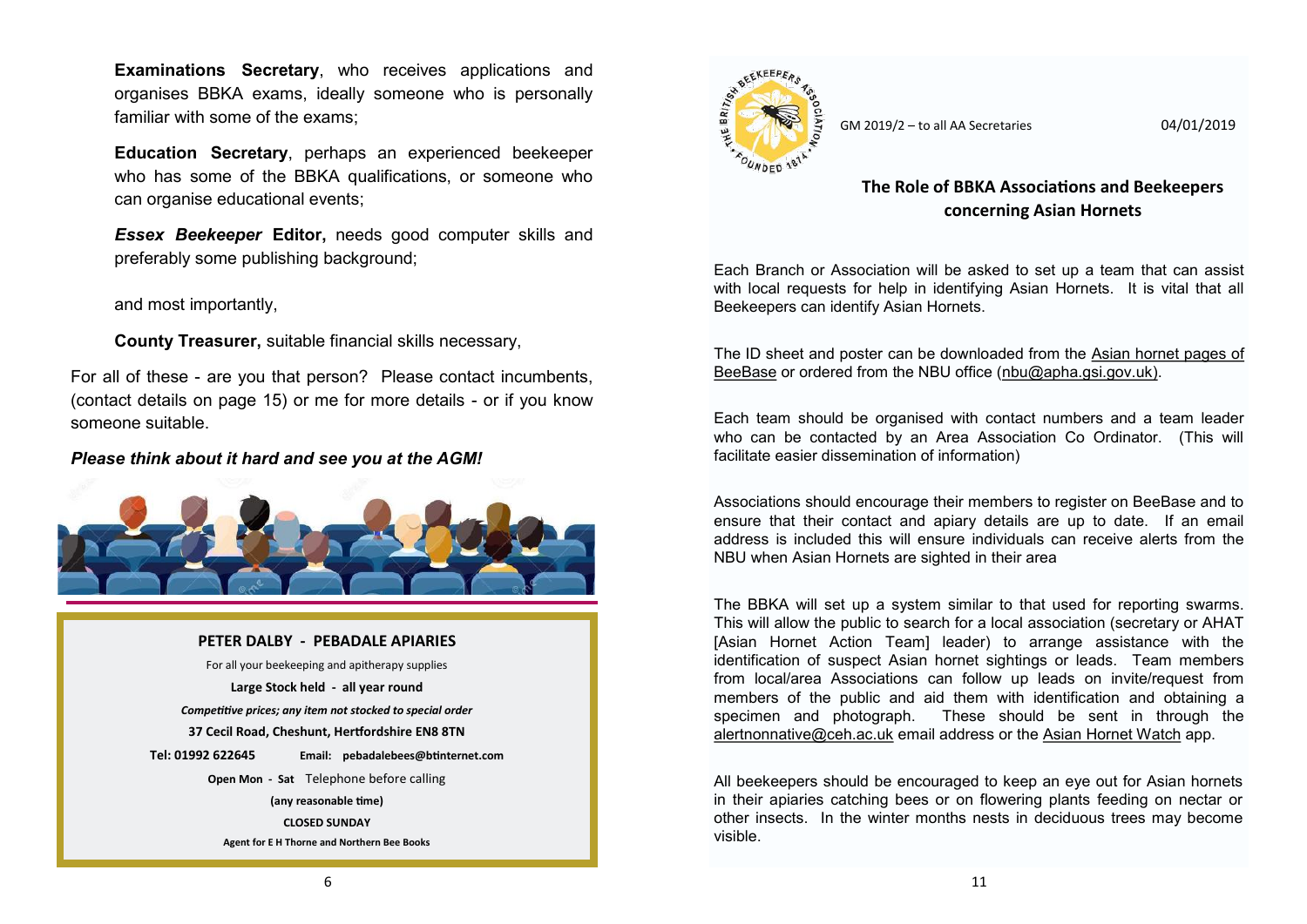**Dr Joan Fitzpatrick, Senior Lecturer in English at Loughborough University, whose recent books include** *A History of Food in Literature* **and** *Three Sixteenth-Century Dietaries***, has examined the use and value of honey in history.**

Honey was praised by our ancestors long before sugar became widely available and has for centuries been celebrated in literature, not just for its natural sweetness, but for its nutrition and healing powers.

Dr Fitzpatrick said: **"**Honey has long been considered medicinal. Thomas Elyot's *Castle of Health* of 1537 – a popular guide on how to maintain a healthy life – is typical of early modern views about honey, observing that '[it] is of incomparable efficacy for it not only cleanseth, altereth, and nourisheth but also it long time preserveth that uncorrupted which is put into it'. "Elyot describes how honey makes all sorts of 'liquors commodious to mankind' and he also recounts how Democritus – a philosopher from ancient Greece who lived to be over 100-years-old – claimed that the secret to a long and healthy life was to 'moisten the inside of his body with honey and the outside with oil'.

"In another popular dietary, *The Government of Health* of 1558, William Bullein thought honey especially suitable for old people 'for it doth warm them' and helps them make 'good blood'." Honey is also mentioned in the works of great writers such as William Shakespeare and Ben Jonson.

Shakespeare repeatedly refers to the sweetness of honey and sugar in his play *Love's Labour's Lost*, which was first performed in 1595 and in 1598 Francis Meres, an early admirer, referred to Shakespeare as 'honeytongued'.

Topical applications of honey can be found in Ben Jonson's play *Bartholomew Fair*, first performed in 1614. Ursula – the woman selling pork at the fair – is assured when she cuts her leg that the injury can be remedied 'with the white of an egg, a little honey, and hog's grease'.

For some time, sugar was also considered beneficial to health; it had a high status until the early 18th century when the negative effects upon the body became increasingly apparent and it started to be associated with the slave trade.

Literature such as Christina Rossetti's poem 'Goblin Market' of 1862 started to refer to sugar in a negative context, but honey kept its respected status. Dr Fitzpatrick said: "Unlike sugar, honey has retained its appeal as a natural and healthy foodstuff redolent of a rural idyll."

Honey has also long been reputed as a sacred food and in the Bible food sent by God to feed the children of Israel in the desert known as 'manna' is described as tasting 'like wafers made with honey'.

*www.lboro.ac/news September 2018*

# **Chelmsford Division's Centenary Year**

**Brian Spencer - Divisional Chair**

As our Centenary Year comes to an end, I thought it was time to look back at the enormous effort our members have put into our Centenary celebrations!

#### **Summary of our Centenary Year**

Our motto for the Centenary Year was '100 Years of Education and Pollination' and our focus was to encourage our members to meet the public and encourage them to think about the life and the role of honey bees.

The results have been amazing and are reflected in the following, of which we are very proud:

- Spoken to **6,800** people who visited our stands, not just the shows, of these **4,200** were under 18 years old.
- A record number of Beekeepers were trained: **38** attended Beginners Theory training courses; **23** at Practical training courses and **28** attended Taster Days.
- We used **45** different member volunteers, this number rises to **50** when training is included. Some of our members made over **10** appearances.
- A new Observation Hive was commissioned and installed at Chelmsford Museum, designed by one of our members and a new brass plaque recently added.
- A full-size model hive was also presented to Chelmsford Museum and installed outside in their 'Bee friendly' planted garden.
- Attended **8 major events** with our Centenary Stand: Norsey Woods Open Day; Hylands National Flower Show; Billericay Mill Meadows Show; Writtle Food & Farming Day; Oaklands Museum's 'Find the Honey' half-term week; Oaklands Museum Reception attended by Chelmsford Mayor and other dignitaries; Hylands Apiary Day attended by WI and Vicky Ford MP; Essex Honey Show.
- Our Centenary Demonstration Stand was customised with picture boards, equipment, a special cut-away hive, as well as some historic books and equipment - plus 'John', the beekeeper model.